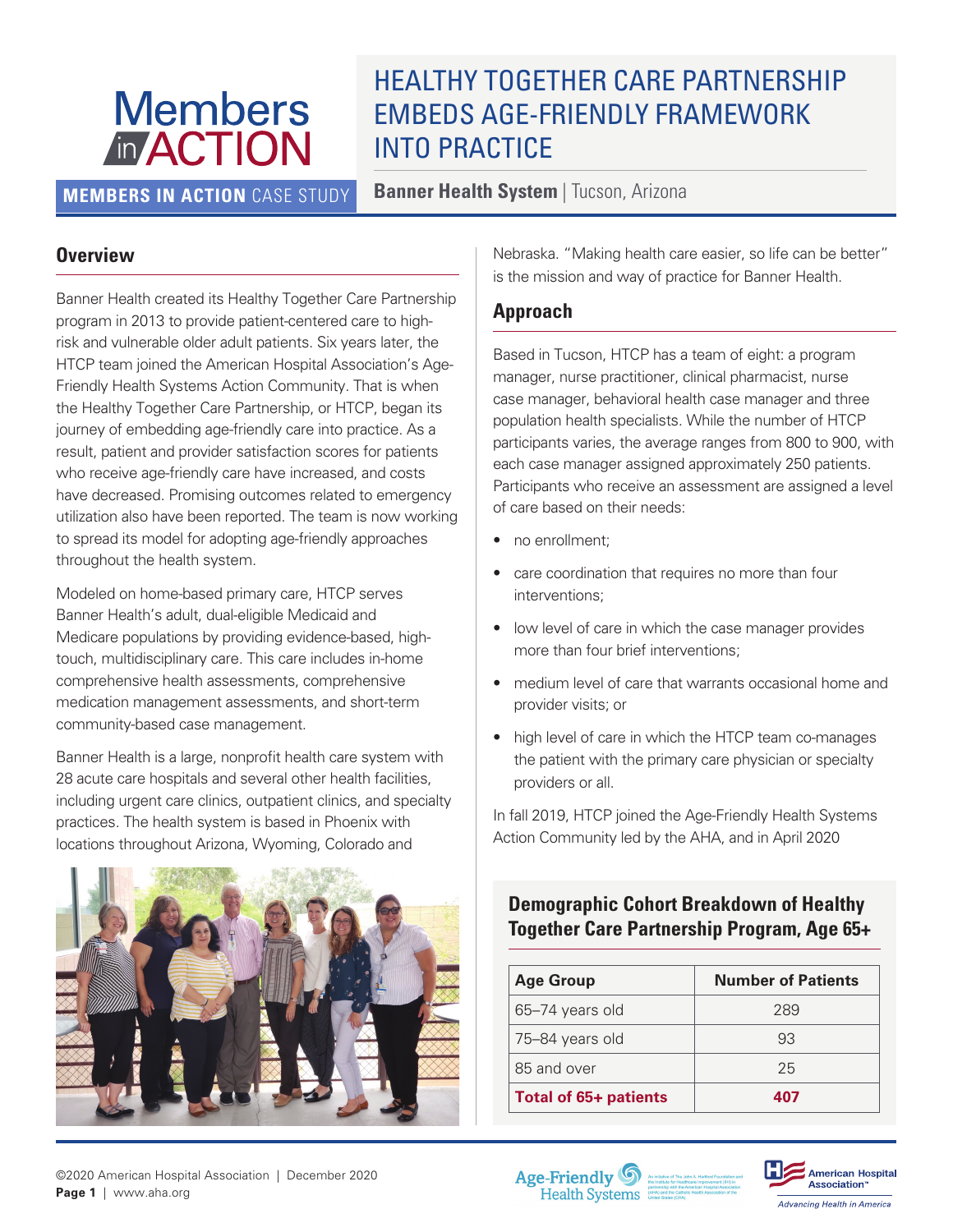#### **Level of Care Assigned to Patients Who care and those who did not. Received Age-Friendly Care**

| <b>Level of Care</b>               | <b>Number of Patients</b> |
|------------------------------------|---------------------------|
| Assessment only                    | 55                        |
| Care coordination                  | 26                        |
| Low level                          | 51                        |
| Medium level                       | 84                        |
| High level                         | 7                         |
| <b>Total number of</b><br>patients | 223                       |

achieved recognition as an Age-Friendly Care Participant Committed to Care Excellence. As HTCP started embedding age-friendly care into practice, the team engaged in a Plan-Do-Study-Act (PDSA) model of implementation.

The Age-Friendly Health Systems' evidence-based approach focuses on the 4Ms Framework — what matters, medications, mentation and mobility. At the start of its participation in the Action Community, the HTCP already was providing care that included assessments in areas of the 4Ms, such as the Mini-Mental State Examination; Montreal Cognitive Assessment; Patient Health Questionnaires 2 and 9; fall risk assessment; and comprehensive medication management assessment. Thus HTCP was well positioned to formally adopt the 4Ms.

Given the program's strong patient-centered approach caring for a high-risk, vulnerable population, the optimal areas of focus were "what matters most" and "mentation." The strategies implemented included adding "What matters most to you?" to the Comprehensive Health Assessment template and educating each patient about how to assess and maintain healthy mentation. Additionally, the team enhanced its focus on mobility by incorporating the Timed Up and Go (TUG) mobility assessment into home visits and recommending home safety evaluations if the TUG score or fall risk score indicated concerns for safe ambulation.

#### **Outcomes**

As the return on investment posits, the expectations are for lower costs and high patient and provider satisfaction scores for patients who receive age-friendly care. Initial data for emergency department utilization indicate a positive

difference between individuals who received age-friendly

# **Emergency Department Utilization Comparison Table**

| Number of patients age 65+<br>in HTCP cohort                                                                                          | 407 patients         |  |
|---------------------------------------------------------------------------------------------------------------------------------------|----------------------|--|
| Number of patients age 65+<br>who utilized the ED/inpatient<br>department                                                             | 111 patients = $27%$ |  |
| Of the 111 patients, how<br>many received a CHA or<br>AWV?                                                                            | 31 patients = $28%$  |  |
| Of the 111 patients, how<br>many did not receive a CHA<br>or AWV?                                                                     | 80 patients = $72\%$ |  |
| Date range for data points: July 1, 2019 – July 31,<br>2020. CHA is Comprehensive Health Assessment.<br>AWV is Annual Wellness Visit. |                      |  |

Results from those who responded to the Healthy Together Satisfaction Survey trend positive as well, indicating the overall positive impact of age-friendly care.

# **Satisfaction Survey Results, n = 18**

| <b>Satisfaction</b>                                              | <b>Health</b><br><b>Management</b>                              | <b>Health</b><br><b>Status</b> |
|------------------------------------------------------------------|-----------------------------------------------------------------|--------------------------------|
| 83% likely to<br>recommend<br><b>Healthy Together</b><br>program | 83% improved<br>understanding of<br>health/medical<br>condition | 78% health<br>improved         |
| 100% very<br>satisfied                                           | 100% better<br>able to manage<br>health                         |                                |

Anecdotally, the most telling story of satisfaction involves 65-year-old patient Mona, who is being treated for lung cancer. Mona was enrolled in HTCP in spring 2019, at which time her health goal was to continue her treatment. When the HTCP team completed her Annual Wellness Visit for 2020, they asked what mattered most to her. Her answer was to see her grandchildren graduate, which meant she had to remain in Tucson to continue her current cancer treatment regimen. The barrier was that her landlord was selling his home, and Mona no longer had a place to live.